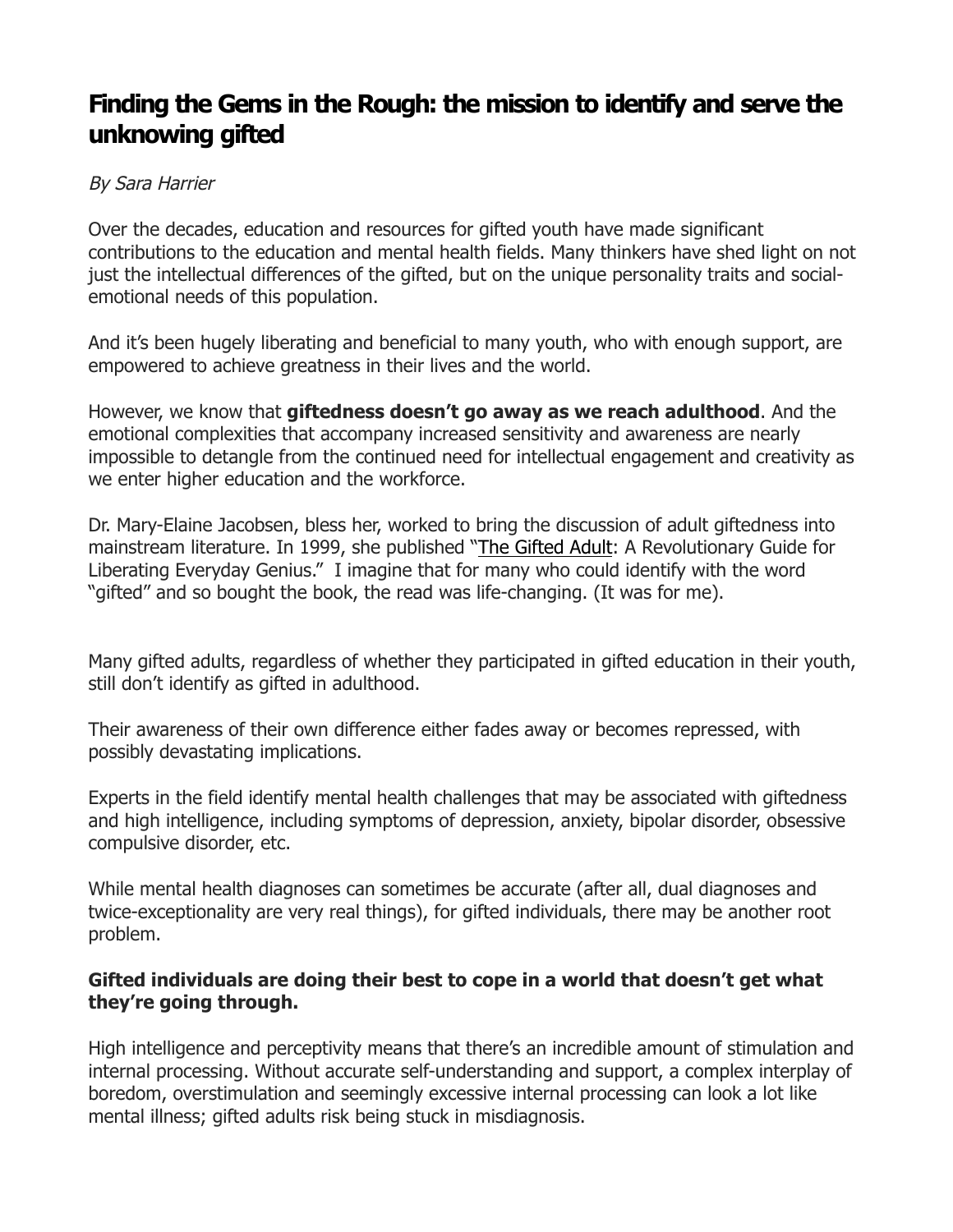The clear need for recognition of giftedness points to the problem of identification of gifted adults. One issue is with the word itself; **adults just don't associate themselves with "giftedness".**

They were either never identified, assumed they "grew out of it," or are so focused on their own gifted children that they don't feel they can focus the giftedness spotlight on themselves.

Some thinkers argue that we can change the term to something that's more relatable for adults. Yet even when we use words like "smart", "intelligent" or "bright", we run into problems, including stigma in the name of egalitarianism, imposter syndrome (particularly for women), and gross oversimplification. The words don't even come close to capturing the gamut of characteristics that come with giftedness.

# **High intelligence is only a piece of the giftedness puzzle.**

Polish psychologist Kazimierz Dąbrowski (1902-1980) described "exemplar" individuals who had finely-tuned nervous systems that resulted in five over-excitabilities — emotional, imaginational, intellectual, psychomotor, and sensual.

Dabrowski also conceptualized growth among these individuals as occurring through a series of broad-reaching transformations known as positive disintegrations. His description of developmental drive more closely resembles a gifted personality style than any specific cognitive ability.

Dabrowski's metaphors of developmental steps partner well with the concurrent philosophical work of Joseph Campbell (1904-1987), American thinker and writer known for his comparative analyses of ancient mythologies and religions.

Campbell famously described "the hero's journey," a ubiquitous story of the man or woman who in spite of incredible obstacles and suffering, goes out and achieves great deeds on behalf of their people, or society as a whole.

It turns out that Dabrowski points to a potential real-world manifestation of a deeply powerful metaphor; at the risk of overstating my case, **there's a lot at stake if we don't identify and support the figurative heroes and heroines of our world**.

And to try and reach unidentified gifted adults by talking only about intelligence runs the risk of missing out on an incredible population of adults with huge developmental potential (if only it is harnessed).

So, given how important it is to increase awareness of giftedness and the difficulty of identification of the "unknowing gifted", what do we do?

The fundamental issue of gifted personality is critical to the identification of these people. It's important to know all the traits of adult giftedness, so that professionals can use that language (instead of "giftedness") to market their books, articles, and services.